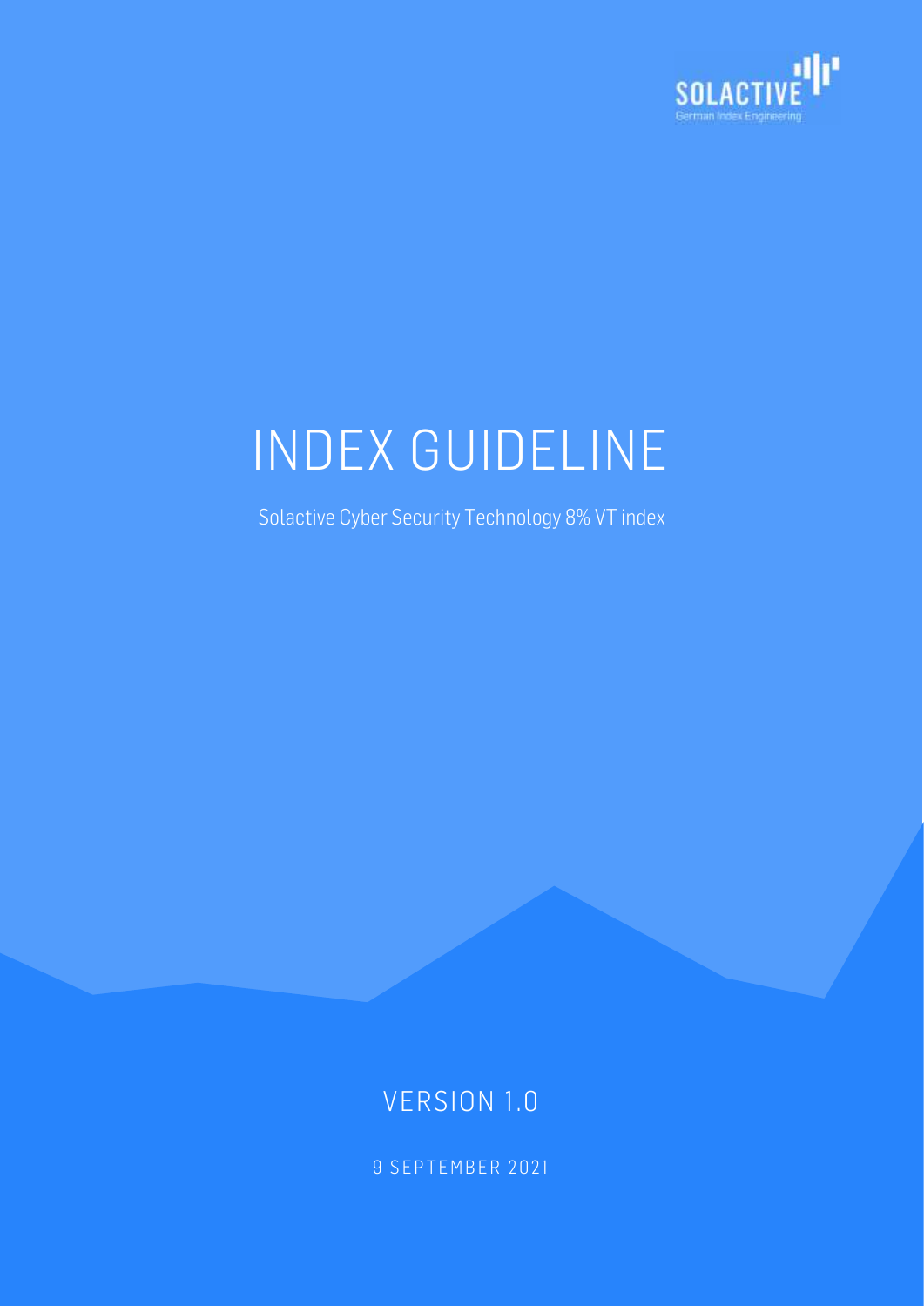

# TABLE OF CONTENTS

| 1. |      |  |
|----|------|--|
|    | 1.1. |  |
|    | 1.2. |  |
|    | 1.3. |  |
|    | 1.4. |  |
|    | 1.5. |  |
| 2. |      |  |
|    | 2.1. |  |
| 3. |      |  |
|    | 3.1. |  |
|    | 3.2. |  |
| 4. |      |  |
|    | 4.1. |  |
|    | 4.2. |  |
|    | 4.3. |  |
|    | 4.4. |  |
|    | 4.5. |  |
|    | 4.6. |  |
| 5. |      |  |
|    | 5.1. |  |
|    | 5.2. |  |
|    | 5.3. |  |
|    | 5.4. |  |
|    | 5.5. |  |
|    | 6.   |  |
|    |      |  |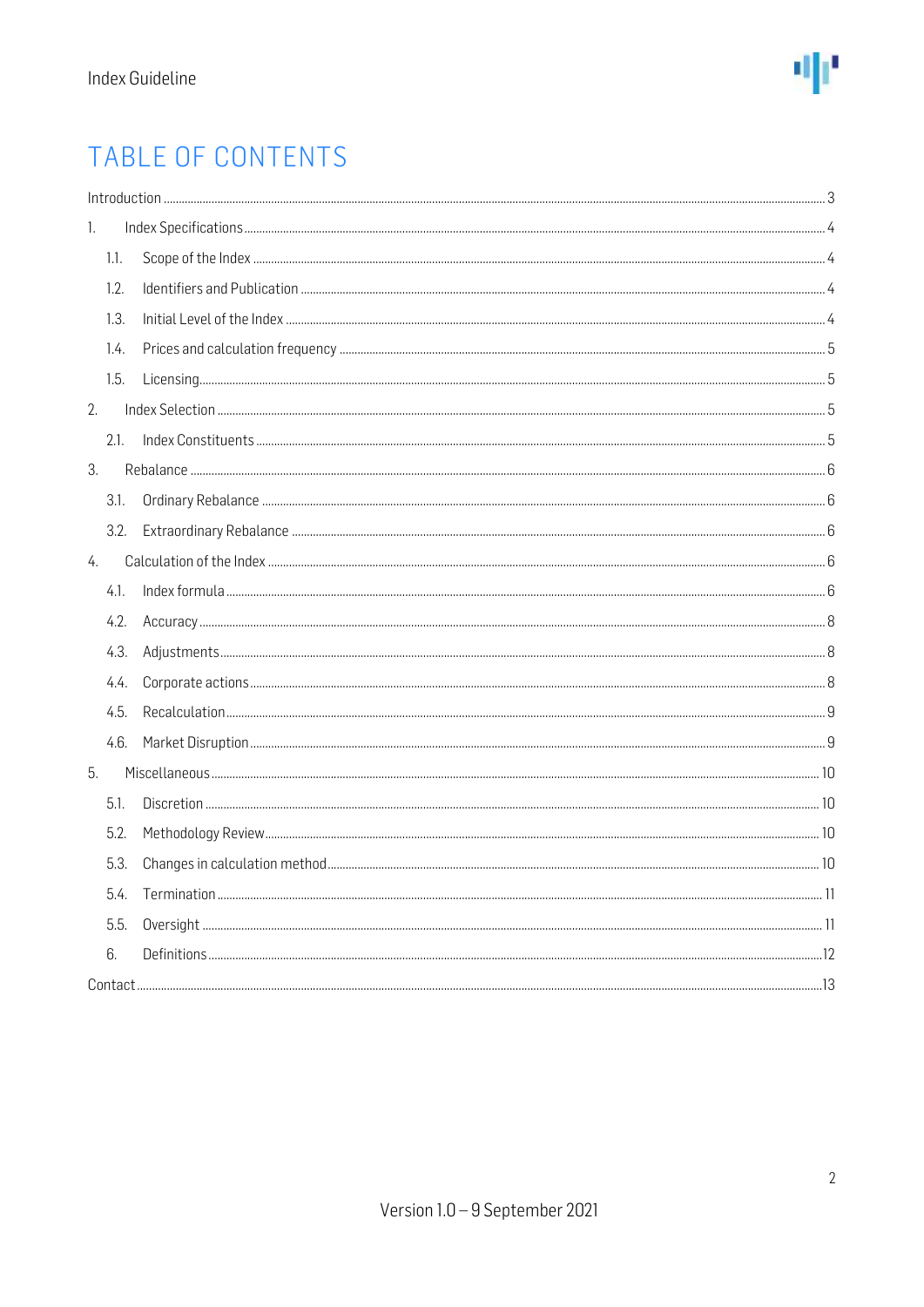# <span id="page-2-0"></span>INTRODUCTION

This document (the "GUIDELINE") is to be used as a guideline with regard to the composition, calculation and maintenance of Solactive Cyber Security Technology 8% VT index (the "INDEX"). Any amendments to the rules made to the GUIDELINE are approved by the OVERSIGHT COMMITTEE specified in Section 5.5. The INDEX is owned by Solactive AG ("INDEX OWNER"). The Index is calculated, administered and published by Solactive AG ("SOLACTIVE") assuming the role as index administrator (the "INDEX ADMINISTRATOR") under the Regulation (EU) 2016/1011 (the "BENCHMARK REGULATION" or "BMR"). The name "Solactive" is trademarked.

The text uses defined terms which are formatted with "SMALL CAPS". Such Terms shall have the meaning assigned to them as specified in Section 6 (Definitions).

The GUIDELINE and the policies and methodology documents referenced herein contain the underlying principles and rules regarding the structure and operation of the INDEX. SOLACTIVE does not offer any explicit or tacit guarantee or assurance, neither pertaining to the results from the use of the INDEX nor the level of the INDEX at any certain point in time nor in any other respect. SOLACTIVE strives to the best of its ability to ensure the correctness of the calculation. There is no obligation for SOLACTIVE – irrespective of possible obligations to issuers – to advise third parties, including investors and/or financial intermediaries, of any errors in the INDEX. The publication of the INDEX by SOLACTIVE does not constitute a recommendation for capital investment and does not contain any assurance or opinion of SOLACTIVE regarding a possible investment in a financial instrument based on this INDEX.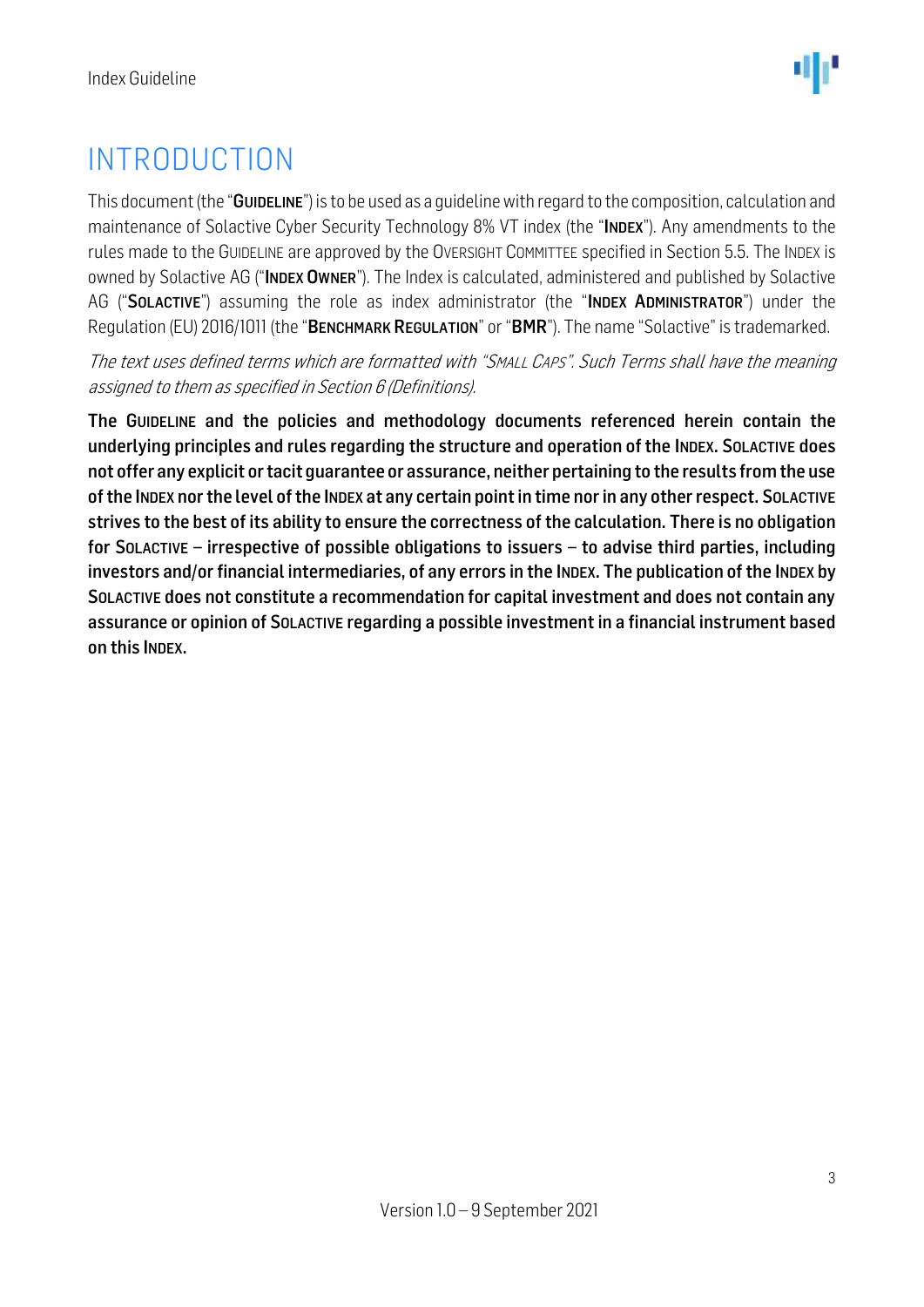# <span id="page-3-0"></span>1. INDEX SPECIFICATIONS

#### <span id="page-3-1"></span>1.1. SCOPE OF THE INDEX

| Category                 | <b>Description</b>                                                                                             |  |  |
|--------------------------|----------------------------------------------------------------------------------------------------------------|--|--|
| Asset Class              | Equity                                                                                                         |  |  |
| Strategy                 | Specific representation of the Cyber Security Technology sector,<br>applying a volatility target layer on top. |  |  |
| Regional Allocation      | Developed Markets                                                                                              |  |  |
| <b>Volatility Target</b> | 8%                                                                                                             |  |  |

The INDEX allows a maximal leverage of 100%.

# <span id="page-3-2"></span>1.2. IDENTIFIERS AND PUBLICATION

The INDEX is published under the following identifiers:

| <b>Name</b>                                           | <b>ISIN</b>        | Currency   Type |       | <b>RIC</b> | <b>BBG</b> ticker         |
|-------------------------------------------------------|--------------------|-----------------|-------|------------|---------------------------|
| Solactive<br>Cyber Security<br>Technology 8% VT index | DE000SL0DH28   EUR |                 | $TR*$ |            | SOLCYBV8   SOLCYBV8 Index |

\*TR means that the INDEX is calculated as total return index

The INDEX is published via the price marketing services of Boerse Stuttgart GmbH and may be distributed to all of its affiliated vendors. Each vendor decides on an individual basis as to whether it will distribute or display the INDEX via its information systems. In the event that data cannot be provided to the price marketing services of Boerse Stuttgart GmbH, the INDEX cannot be published.

Any publication in relation to the INDEX (e.g. notices, amendments to the GUIDELINE) will be available at the website of the INDEX ADMINISTRATOR[: https://www.solactive.com/news/announcements/.](https://www.solactive.com/news/announcements/)

# <span id="page-3-3"></span>1.3. INITIAL LEVEL OF THE INDEX

The initial level of the INDEX on the 9<sup>th</sup> May 2016 (the "START DATE") is 1000. Historical values from the 9<sup>th</sup> September 2021 (the "LAUNCH DATE") will be recorded in accordance with Article 8 of the BMR. Levels of the INDEX published for a period prior to the LAUNCH DATE have been back-tested.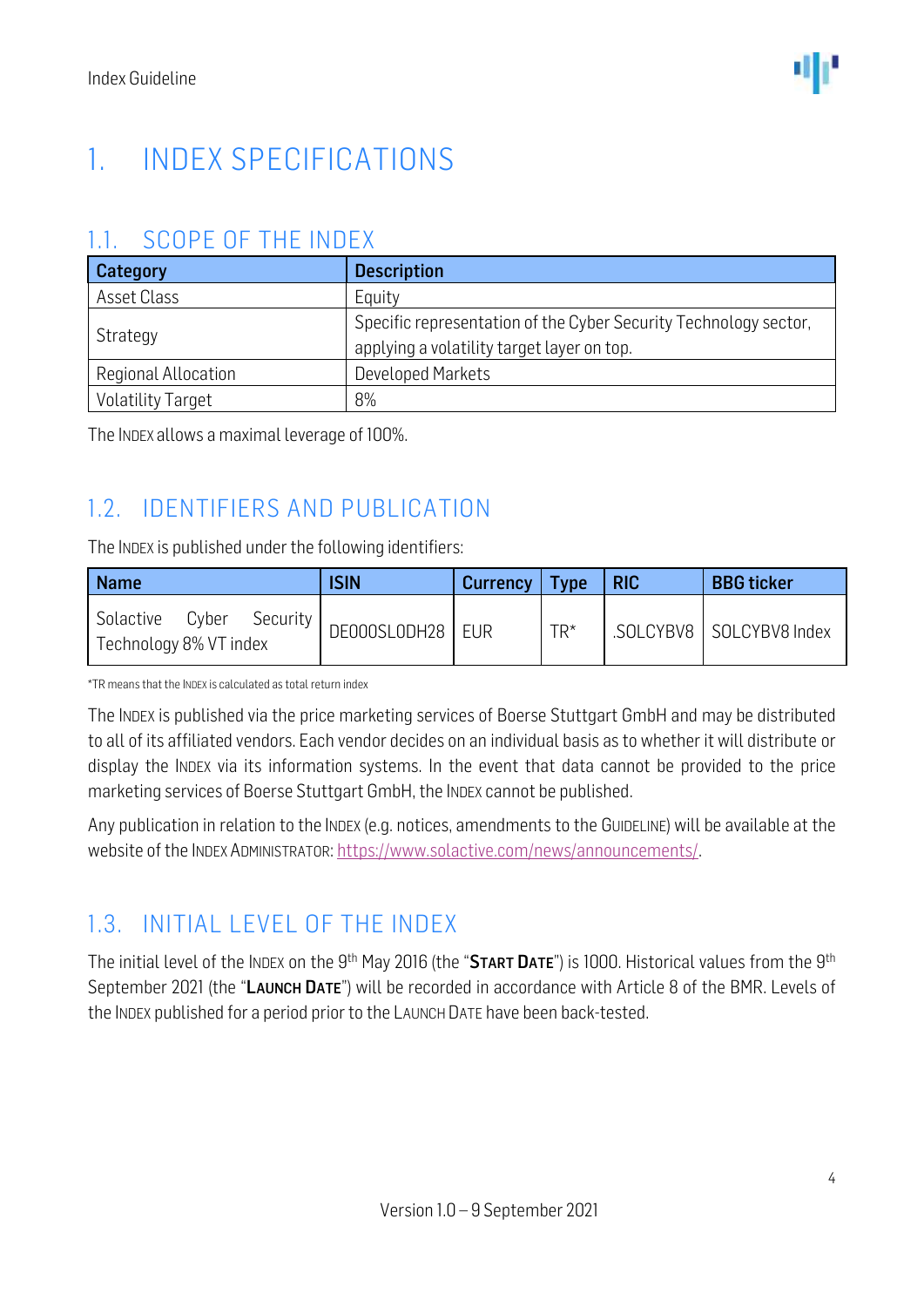

# <span id="page-4-0"></span>1.4. PRICES AND CALCULATION FREQUENCY

The level of the INDEX is calculated on each INDEX BUSINESS DAY from 8:00 a.m. to 10:53 p.m. CET based on the TRADING PRICES of the INDEX COMPONENT, which are calculated and distributed by SOLACTIVE. TRADING PRICES of INDEX COMPONENTS not listed in the INDEX CURRENCY are converted using the current Intercontinental Exchange ("ICE") spot foreign exchange rate. Should there be no current TRADING PRICE for the INDEXCOMPONENT, the later of: (i) the most recent CLOSING PRICE; or (ii) the last available TRADING PRICE for the preceding INDEX BUSINESS DAY is used in the calculation.

In addition to the intraday calculation a closing level of the INDEX for each INDEX BUSINESS DAY is also calculated. This closing level is based on the CLOSING PRICE for the INDEX COMPONENT as calculated by SOLACTIVE. The CLOSING PRICES of INDEX COMPONENTS not listed in the INDEX CURRENCY are converted using the 4pm London time WM Fixing quoted by Refinitiv. If there is no 4pm London time WM Fixing for the relevant INDEX BUSINESS DAY, the last available 4pm London time WM Fixing will be used for the closing level calculation.

# <span id="page-4-1"></span>1.5. LICENSING

Licenses to use the INDEX as the underlying value for financial instruments, investment funds and financial contracts may be issued to stock exchanges, banks, financial services providers and investment houses by SOLACTIVE.

# <span id="page-4-2"></span>2. INDEX SELECTION

### <span id="page-4-3"></span>2.1. INDEX CONSTITUENTS

The INDEX consists of the following two UNDERLYING COMPONENTS, which are also referred to as "INDEX COMPONENTS":

| Component   Name |                                                                   | Currency   | <b>RIC</b> | <b>BBG Ticker</b>   |
|------------------|-------------------------------------------------------------------|------------|------------|---------------------|
|                  | Solactive Cyber Security Technology <sub> </sub><br>Net EUR Index | <b>EUR</b> | .SOLCYBSN  |                     |
|                  | Euro Short-Term Rate                                              |            | .EUROSTR=  | <b>ESTRON Index</b> |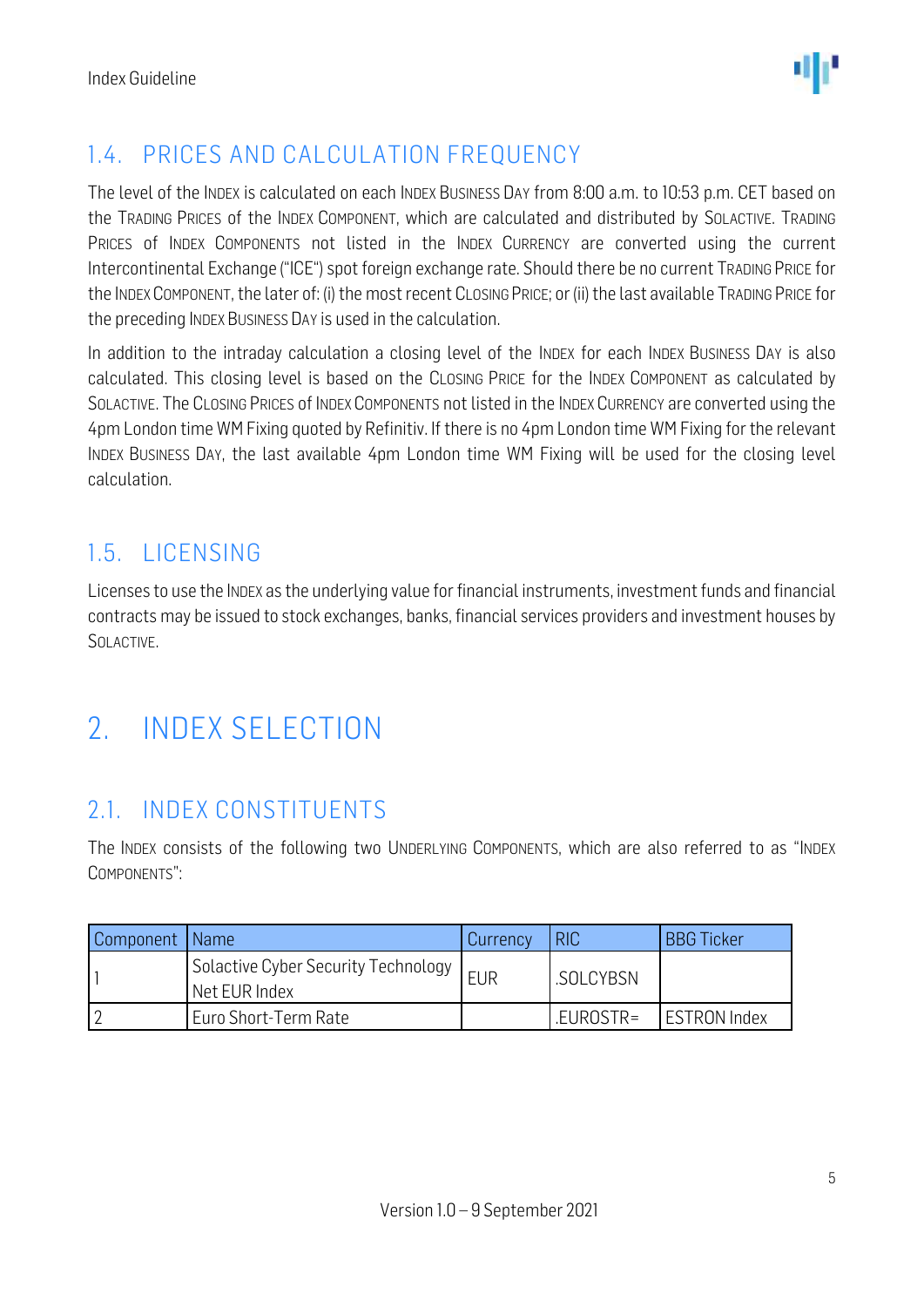# <span id="page-5-0"></span>3. REBALANCE

#### <span id="page-5-1"></span>3.1. ORDINARY REBALANCE

No ordinary rebalance takes place.

### <span id="page-5-2"></span>3.2. EXTRAORDINARY REBALANCE

The INDEX is not rebalanced extraordinarily.

# <span id="page-5-3"></span>4. CALCULATION OF THE INDEX

# <span id="page-5-4"></span>4.1. INDEX FORMULA

The Index Level for any INDEX BUSINESS DAY is determined in accordance with the following formula:

$$
V_t = V_{t-1} \times \left[1 + w_{t-1} \times \left(\frac{A_t}{A_{t-1}} - 1\right) + (1 - w_{t-1}) \times \left(\frac{CA_t}{CA_{t-1}} - 1\right) - ID \times DCF \quad (t - 1, t)\right]
$$
  

$$
w_t = \min\left(MaxWeight, \frac{Volatility\ Target}{RefVol_t}\right)
$$

Where:

| t                        | <b>INDEX BUSINESS DAY.</b>                                                                                                                                             |
|--------------------------|------------------------------------------------------------------------------------------------------------------------------------------------------------------------|
| $t-1$                    | INDEX BUSINESS DAY immediately preceding INDEX BUSINESS DAY(t).                                                                                                        |
| $V_t$                    | Strategy Value on INDEX BUSINESS DAY(t).                                                                                                                               |
| $A_t$                    | UNDERLYING INDEX Value on INDEX BUSINESS DAY(t).                                                                                                                       |
| $CA_t$                   | Cash Asset Index Value on INDEX BUSINESS DAY(t).                                                                                                                       |
| ID                       | Index Deduction Rate, i.e. 3% per annum.                                                                                                                               |
| $DCF$ $(t-1,t)$          | the Day Count Fraction Actual/360 determined in respect of the period from and<br>including INDEX BUSINESS $DAY_{(t-1)}$ to and excluding INDEX BUSINESS $DAY_{(t)}$ . |
| MaxWeight                | The maximal Exposure of 100%.                                                                                                                                          |
| <i>Volatility Target</i> | 8%.                                                                                                                                                                    |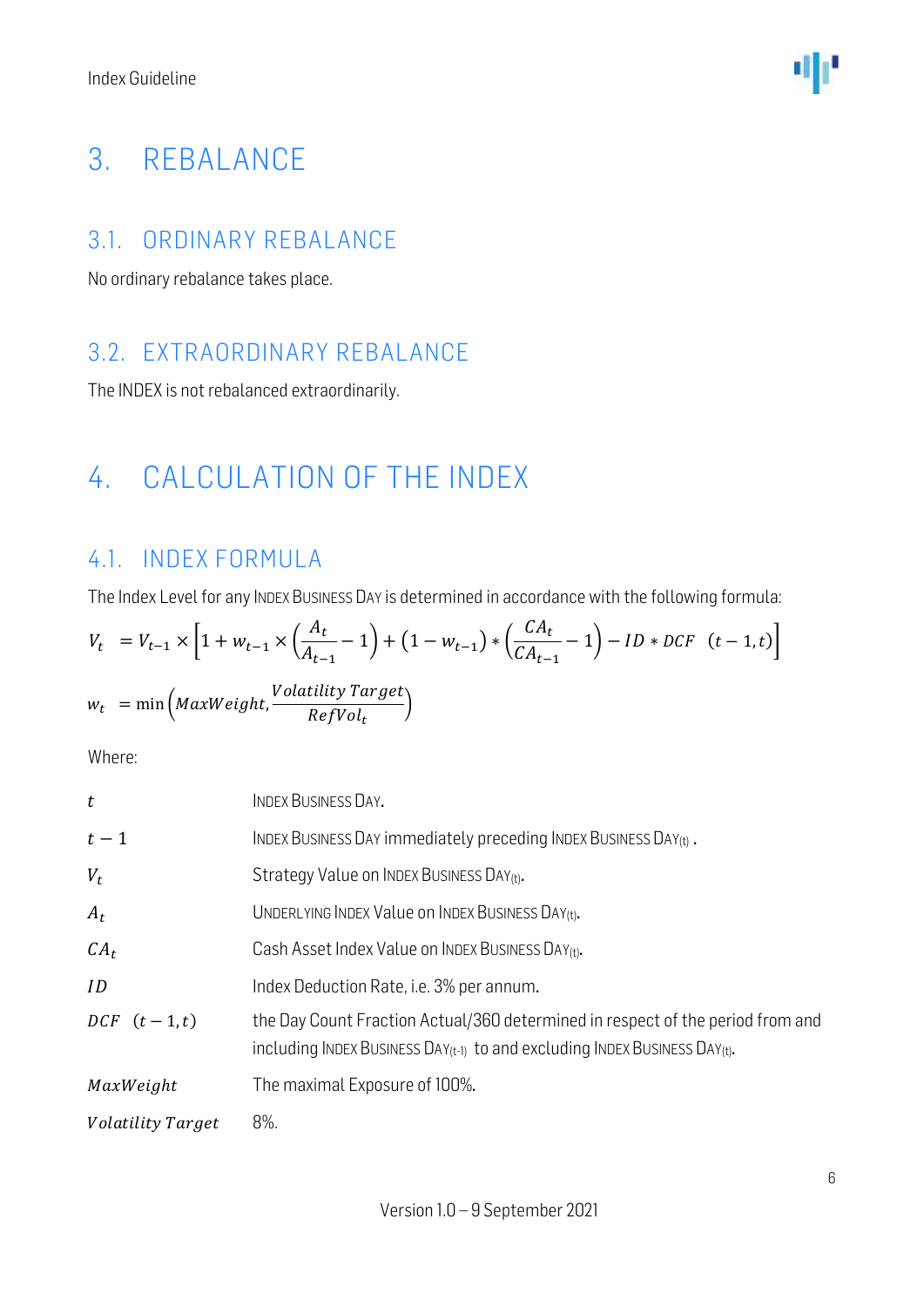Index Guideline



#### $\mathit{RefVol}_t = \mathit{Max}(\mathit{Vol20d}_{(t-2)}, \mathit{Vol60d}_{(t-2)})$

The realized volatility of the UNDERLYING INDEX as of INDEX BUSINESS DAY  $t$  is calculated according to the following formula:

$$
Vol20d_{(t)} = \sqrt{\frac{252}{5 * 20} \times \sum_{i=0}^{19} \left( r_{t-i} - \frac{1}{20} \times \sum_{j=0}^{19} r_{t-j} \right)^2}
$$

$$
Vol60d_{(t)} = \sqrt{\frac{252}{5*60} \times \sum_{i=0}^{59} \left( r_{t-i} - \frac{1}{60} \times \sum_{j=0}^{59} r_{t-j} \right)^2}
$$
  
With  $r_t = \ln \left( \frac{A_t}{A_{t-5}} \right)$ 

The Cash Asset Index is calculated according to the following formula:

$$
CA_{(t)} = CA_{Rt} \times Max(0, 1 + R_{Rt} \times DCF_c(Rt, t))
$$
  

$$
CA_{(0)} = 100
$$

Where:

| $CA_{Rt}$               | the INDEX Value on the cash asset on CASH BUSINESS DAY(Rt).                                                                                                                                                                                               |
|-------------------------|-----------------------------------------------------------------------------------------------------------------------------------------------------------------------------------------------------------------------------------------------------------|
| Rt                      | the CASH BUSINESS DAY immediately preceding the CASH BUSINESS DAY <sub>(t)</sub> .                                                                                                                                                                        |
| $R_{Rt}$                | the latest available Euro Short-Term Rate (Reuters .EUROSTR=, Bloomberg<br>ESTRON Index") as of the CASH BUSINESS DAY <sub>(Rt)</sub> .                                                                                                                   |
| DCF <sub>c</sub> (Rt,t) | the Day Count Fraction Actual/360 determined in respect of the period from and<br>including the CASH BUSINESS DAY <sub>(Rt)</sub> immediately preceding such CASH BUSINESS<br>DAY <sub>(t)</sub> to and excluding such CASH BUSINESS DAY <sub>(t)</sub> . |

Historical Index Levels before October 1<sup>st</sup> 2019 are calculated with the Euro Overnight Index Average (as published on Refinitiv under the RIC EONIA=, Bloomberg EONIA Index).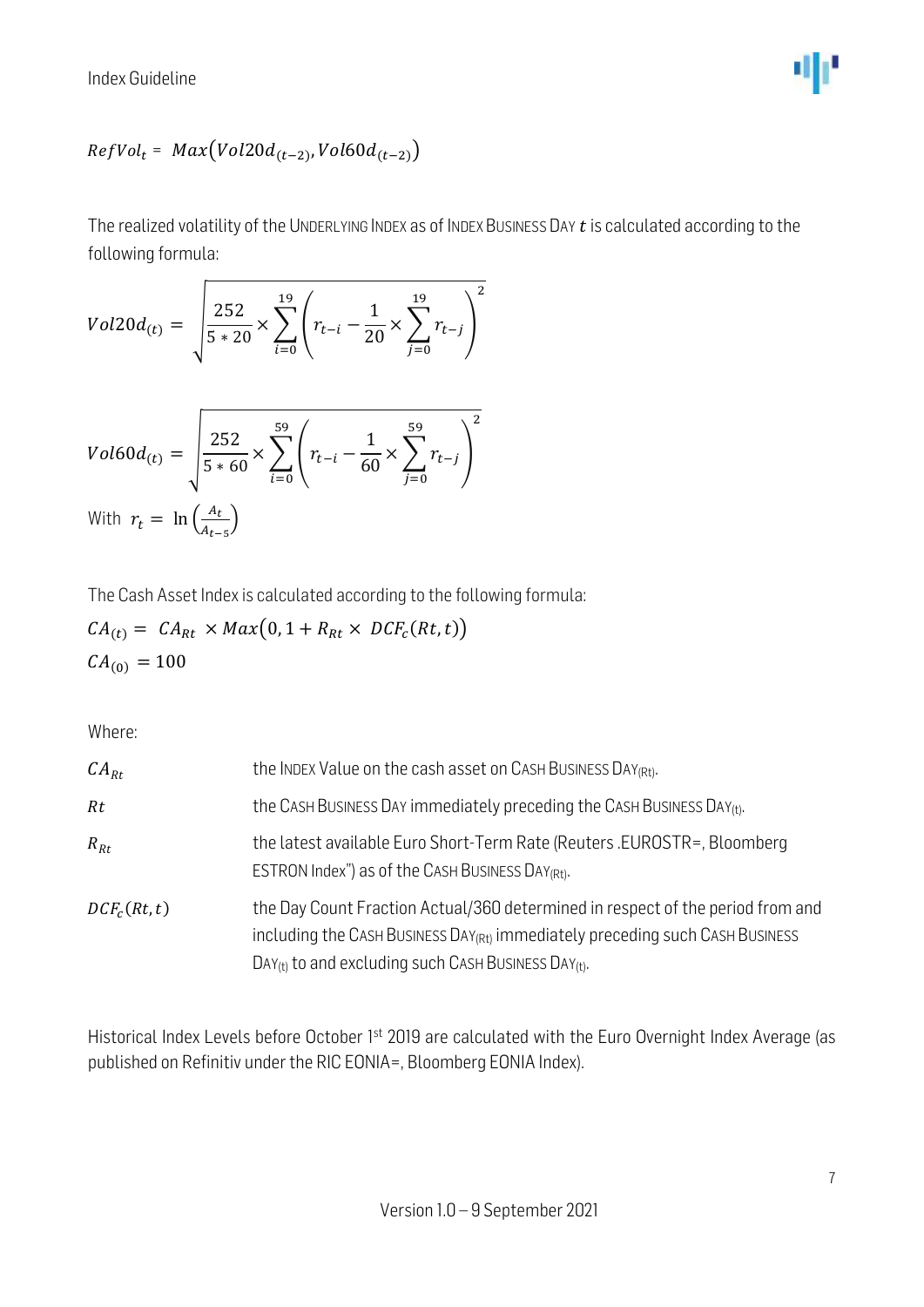# <span id="page-7-0"></span>4.2. ACCURACY

The level of the INDEX will be rounded to 2 decimal places. TRADING PRICES and foreign exchange rates will be rounded to six decimal places.

# <span id="page-7-1"></span>4.3. ADJUSTMENTS

Under certain circumstances, an adjustment of the INDEX may be necessary. Such adjustment has to be made if a corporate action (as specified in Section 4.4 below) in relation of an INDEXCOMPONENT occurs. Such adjustment may have to be done in relation to an INDEX COMPONENT and/or may also affect the number of INDEX COMPONENTS and/or the weighting of certain INDEX COMPONENTS and will be made in compliance with the SOLACTIVE Equity Index Methodology, which is incorporated by reference and available on the SOLACTIVE website: [https://www.solactive.com/documents/equity-index-methodology/.](https://www.solactive.com/documents/equity-index-methodology/)

SOLACTIVE will announce the INDEX adjustment giving a notice period of at least two TRADING DAYS (with respect to the affected INDEX COMPONENT) on the SOLACTIVE website under the Section "Announcements", which is available at [https://www.solactive.com/news/announcements/.](https://www.solactive.com/news/announcements/) The INDEX adjustments will be implemented on the effective day specified in the respective notice.

# <span id="page-7-2"></span>4.4. CORPORATE ACTIONS

As part of the INDEX maintenance SOLACTIVE will consider various events – also referred to as corporate actions – which result in an adjustment to the INDEX. Such events have a material impact on the price, weighting or overall integrity of INDEX COMPONENTS. Therefore, they need to be accounted for in the calculation of the INDEX. Corporate actions will be implemented from the cum-day to the ex-day of the corporate action, so that the adjustment to the INDEX coincides with the occurrence of the price effect of the respective corporate action.

Adjustments to the INDEX to account for corporate actions will be made in compliance with the Equity Index Methodology, which is available on the SOLACTIVE website: [https://www.solactive.com/documents/equity](https://www.solactive.com/documents/equity-index-methodology/)[index-methodology/.](https://www.solactive.com/documents/equity-index-methodology/) This document contains for each corporate action a brief definition and specifies the relevant adjustment to the INDEX variables.

While SOLACTIVE aims at creating and maintaining its methodology for the treatment of corporate actions as generic and transparent as possible and in line with regulatory requirements, it retains the right in accordance with the Equity Index Methodology to deviate from these standard procedures in case of any unusual or complex corporate action or if such a deviation is made to preserve the comparability and representativeness of the INDEX over time.

SOLACTIVE considers the following, but not conclusive, list of corporate actions as relevant for the BASKET maintenance:

 $>$  Stock distributions (e.g. payment of a dividend in form of additional shares)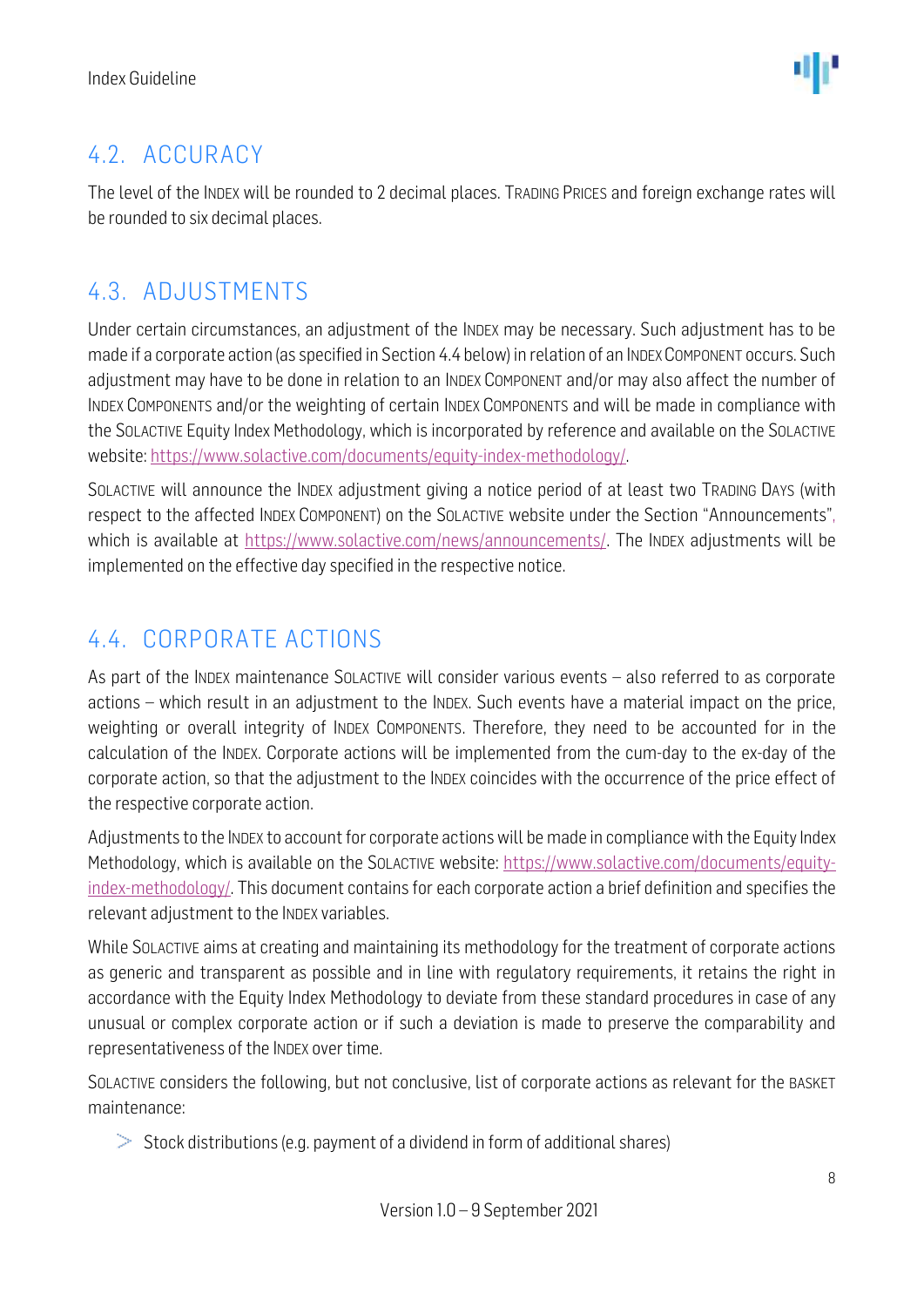

- $>$  Stock distributions of another company (e.g. payment of a dividend in form of additional shares of another company (e.g. of a subsidiary))
- $>$  Share splits (company's present shares are divided and therefore multiplied by a given factor)
- $\geq$  Reverse splits (company's present shares are effectively merged)
- $\geq$  Capital increases (such as issuing additional shares)
- $>$  Share repurchases (a company offer its shareholders the option to sell their shares to a fixed price)
- $>$  Spin-offs (the company splits its business activities into two or more entities and distributes new equity shares in the created entities to the shareholders of the former entity)
- $\geq$  Mergers & Acquisitions (transaction in which the ownership of a company (or other business organizations) are transferred or consolidated with other entities, e.g. fusion of two or more separate companies into one entity)
- $\geq 0$ elistings (company's shares are no longer publicly traded at a stock exchange)
- $>$  Nationalization of a company (effective control of a legal entity is taken over by a state)
- $\geq$  Insolvency

### <span id="page-8-0"></span>4.5. RECALCULATION

SOLACTIVE makes the greatest possible efforts to accurately calculate and maintain its indices. However, errors in the determination process may occur from time to time for variety reasons (internal or external) and therefore, cannot be completely ruled out. SOLACTIVE endeavors to correct all errors that have been identified within a reasonable period of time. The understanding of "a reasonable period of time" as well as the general measures to be taken are generally depending on the underlying and is specified in the SOLACTIVE Correction Policy, which is incorporated by reference and available on the SOLACTIVE website: [https://www.solactive.com/documents/correction-policy/.](https://www.solactive.com/documents/correction-policy/)

#### <span id="page-8-1"></span>4.6. MARKET DISRUPTION

In periods of market stress SOLACTIVE calculates its indices following predefined and exhaustive arrangements as described in the SOLACTIVE Disruption Policy, which is incorporated by reference and available on the SOLACTIVE website: [https://www.solactive.com/documents/disruption-policy/.](https://www.solactive.com/documents/disruption-policy/) Such market stress can arise due to a variety of reasons, but generally results in inaccurate or delayed prices for one or more INDEXCOMPONENTS. The determination of the INDEXmay be limited or impaired at times of illiquid or fragmented markets and market stress.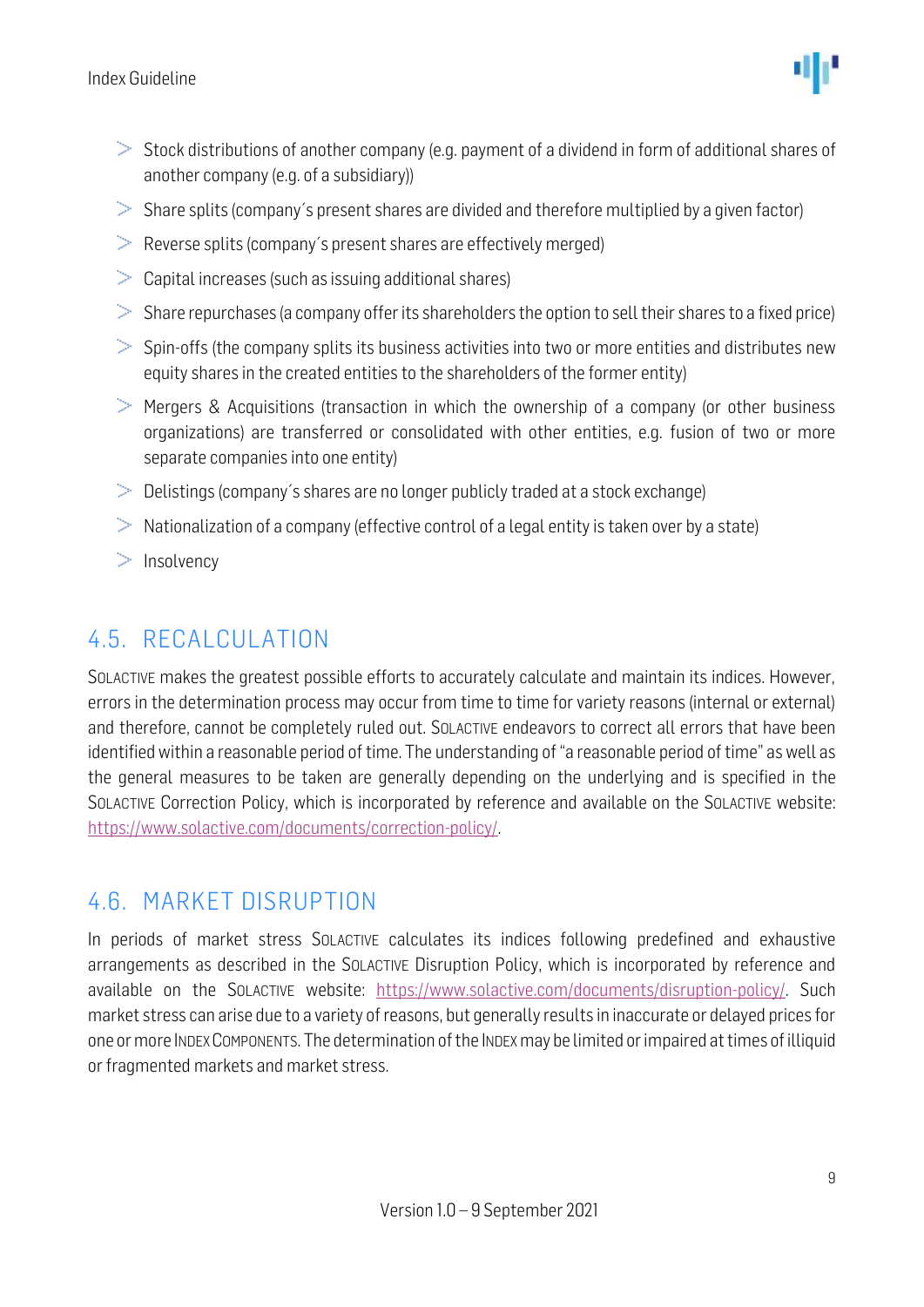# <span id="page-9-0"></span>5. MISCELLANEOUS

### <span id="page-9-1"></span>5.1. DISCRETION

Any discretion which may need to be exercised in relation to the determination of the INDEX (for example the determination of the INDEX UNIVERSE (if applicable), the selection of the INDEX COMPONENTS (if applicable) or any other relevant decisions in relation to the INDEX) shall be made in accordance with strict rules regarding the exercise of discretion or expert judgement.

### <span id="page-9-2"></span>5.2. METHODOLOGY REVIEW

The methodology of the INDEX is subject to regular review, at least annually. In case a need of a change of the methodology has been identified within such review (e.g. if the underlying market or economic reality has changed since the launch of the INDEX, i.e. if the present methodology is based on obsolete assumptions and factors and no longer reflects the reality as accurately, reliably and appropriately as before), such change will be made in accordance with the SOLACTIVE Methodology Policy, which is incorporated by reference and available on the SOLACTIVE website: [https://www.solactive.com/documents/methodology-policy/.](https://www.solactive.com/documents/methodology-policy/)

Such change in the methodology will be announced on the SOLACTIVE website under the Section "Announcement", which is available at [https://www.solactive.com/news/announcements/.](https://www.solactive.com/news/announcements/) The date of the last amendment of this INDEX is contained in this GUIDELINE.

# <span id="page-9-3"></span>5.3. CHANGES IN CALCULATION METHOD

The application by the INDEX ADMINISTRATOR of the method described in this document is final and binding. The INDEXADMINISTRATOR shall apply the method described above for the composition and calculation of the INDEX. However, it cannot be excluded that the market environment, supervisory, legal and financial or tax reasons may require changes to be made to this method. The INDEX ADMINISTRATOR may also make changes to the terms and conditions of the INDEX and the method applied to calculate the INDEX that it deems to be necessary and desirable in order to prevent obvious or demonstrable error or to remedy, correct or supplement incorrect terms and conditions. The INDEX ADMINISTRATOR is not obliged to provide information on any such modifications or changes. Despite the modifications and changes, the INDEX ADMINISTRATOR will take the appropriate steps to ensure a calculation method is applied that is consistent with the method described above.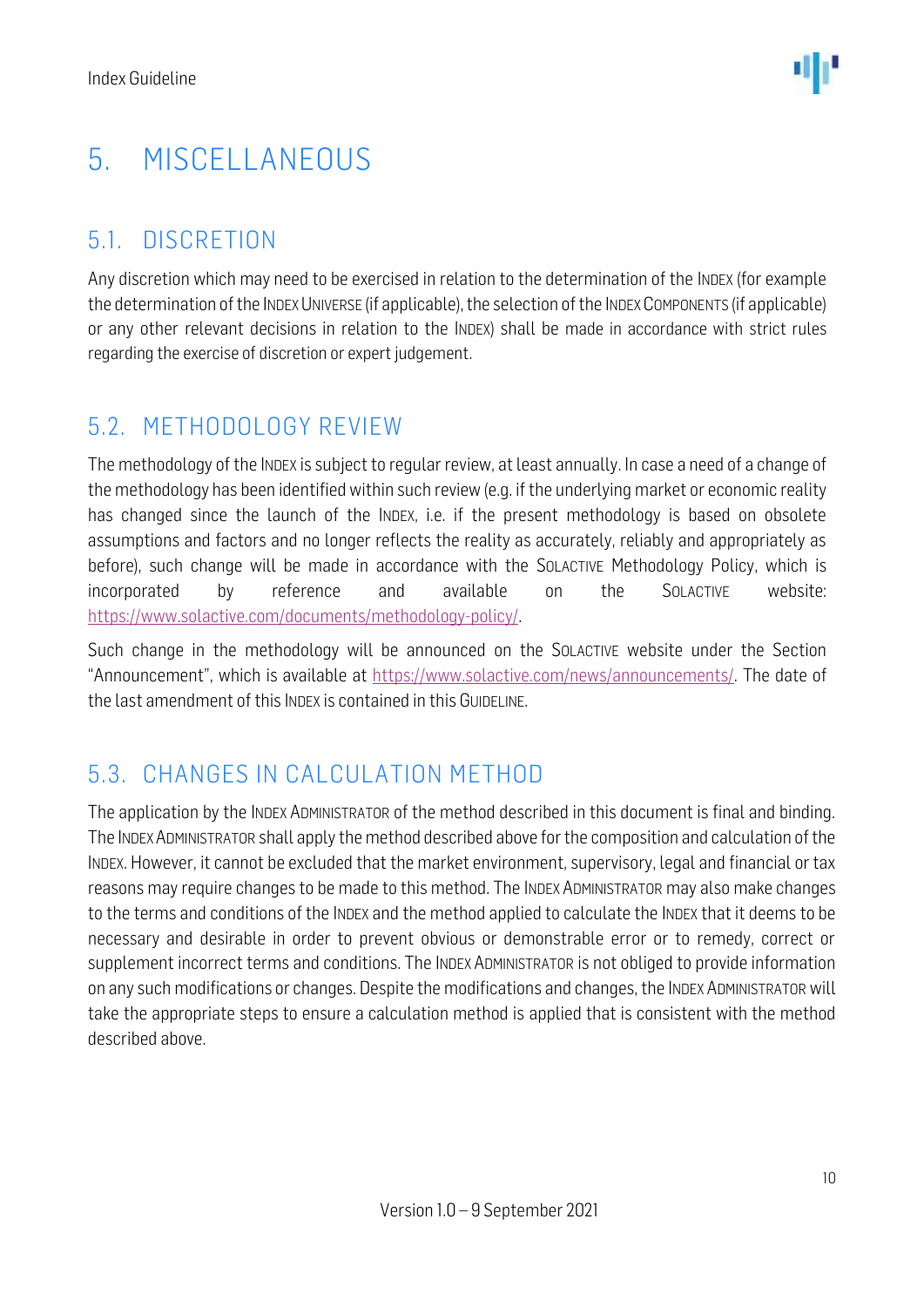

# <span id="page-10-0"></span>5.4. TERMINATION

SOLACTIVE makes the greatest possible efforts to ensure the resilience and continued integrity of its indices over time. Where necessary, SOLACTIVE follows a clearly defined and transparent procedure to adapt Index methodologies to changing underlying markets (see Section 5.2 "Methodology Review") in order to maintain continued reliability and comparability of the indices. Nevertheless, if no other options are available the orderly cessation of the INDEX may be indicated. This is usually the case when the underlying market or economic reality, which an index is set to measure or to reflect, changes substantially and in a way not foreseeable at the time of inception of the index, the index rules, and particularly the selection criteria, can no longer be applied coherently or the index is no longer used as the underlying value for financial instruments, investment funds and financial contracts.

SOLACTIVE has established and maintains clear guidelines on how to identify situations in which the cessation of an index is unavoidable, how stakeholders are to be informed and consulted and the procedures to be followed for a termination or the transition to an alternative index. Details are specified in the SOLACTIVE Termination Policy, which is incorporated by reference and available on the SOLACTIVE website: [https://www.solactive.com/documents/termination-policy/.](https://www.solactive.com/documents/termination-policy/)

### <span id="page-10-1"></span>5.5. OVERSIGHT

An OVERSIGHT COMMITTEE composed of staff from SOLACTIVE and its subsidiaries (the "OVERSIGHT COMMITTEE") is responsible for decisions regarding any amendments to the rules of the INDEX. Any such amendment, which may result in an amendment of the GUIDELINE, must be submitted to the OVERSIGHT COMMITTEE for prior approval and will be made in compliance with the [Methodology](http://methodology/) Policy, which is available on the SOLACTIVE website: [https://www.solactive.com/documents/methodology-policy/.](https://www.solactive.com/documents/methodology-policy/)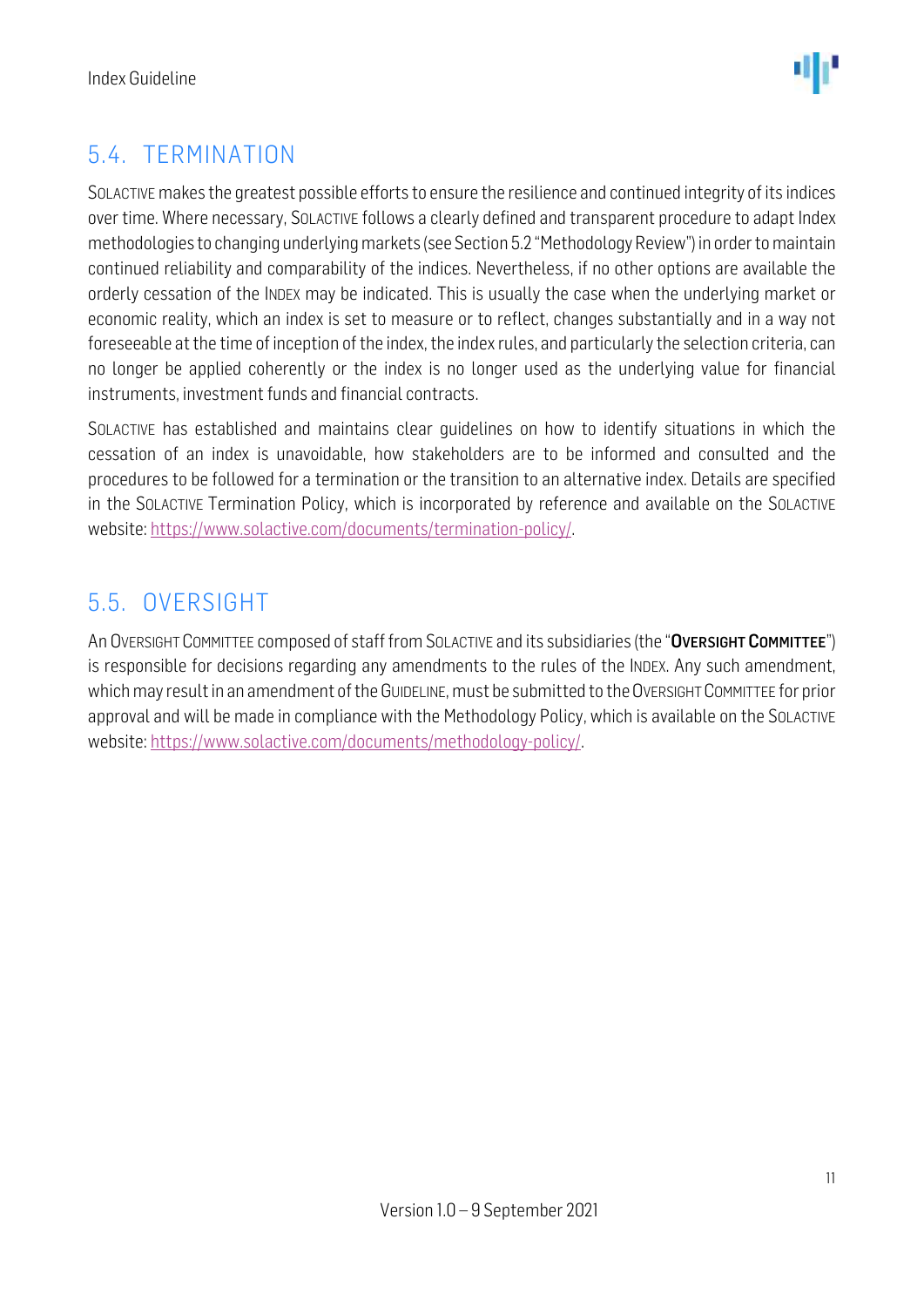### <span id="page-11-0"></span>6. DEFINITIONS

This section contains defined terms used throughout this GUIDELINE document.

"BENCHMARK REGULATION" shall have the meaning as defined in Section "Introduction".

"BMR" shall have the meaning as defined in Section "Introduction".

"CASH BUSINESS DAY" is any weekday.

"CLOSING PRICE" in respect of an INDEX COMPONENT and an INDEX BUSINESS DAY is a security's final regularhours price as calculated by SOLACTIVE.

"GUIDELINE" shall have the meaning as defined in Section "Introduction".

"INDEX" shall have the meaning as defined in Section "Introduction".

"INDEX ADMINISTRATOR" shall have the meaning as defined in Section "Introduction".

"INDEX COMPONENT" is the UNDERLYING COMPONENT listed in Section 2.1

"INDEX BUSINESS DAY" is a day on which the London Stock Exchange, the New York Stock Exchange, the Nasdaq Stock Exchange, the Tokyo Stock Exchange, the Toronto Stock Exchange, the Australian Stock Exchange and the Korean Stock Exchange are open for general business.

"INDEX CURRENCY" is EUR.

"INDEX OWNER" shall have the meaning as defined in Section "Introduction".

"LAUNCH DATE" shall have the meaning as defined in Section 1.3.

"OVERSIGHT COMMITTEE" shall have the meaning as defined in Section 5.5.

"PUBLICATION DAY" is each INDEX BUSINESS DAY.

"SOLACTIVE" shall have the meaning as defined in Section "Introduction".

"START DATE" shall have the meaning as defined in Section 1.3.

"TARGET VOLATILITY" is 8%.

"TRADING PRICE" in respect of an INDEX COMPONENT and an INDEX BUSINESS DAY is the most recent price as calculated by SOLACTIVE.

"UNDERLYING COMPONENTS" are the components listed in Section 2.1, also known as the INDEX COMPONENT.

"UNDERLYING INDEX" is Solactive Cyber Security Technology Net EUR Index.